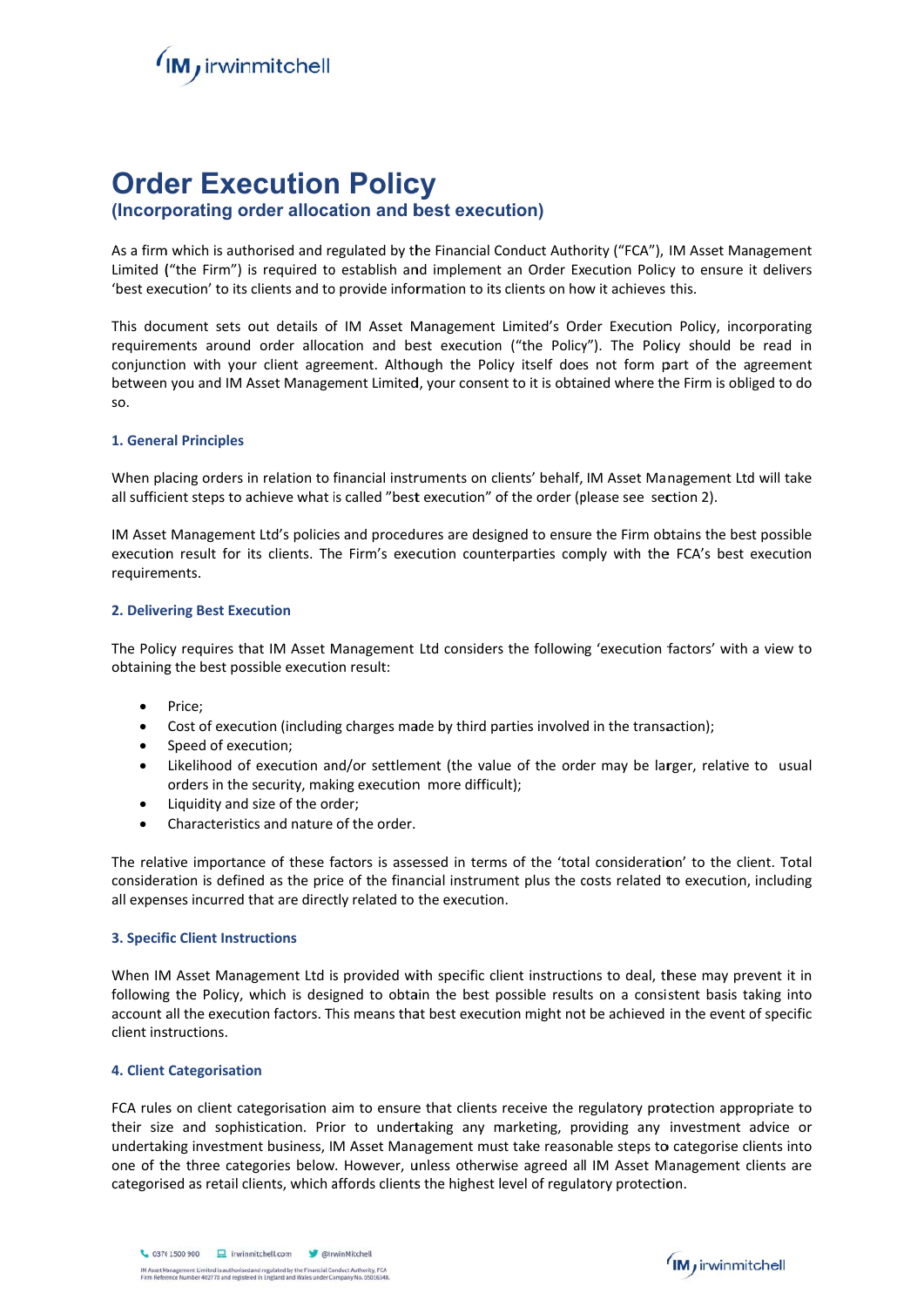

Retail clients

Where IM Asset Management Ltd executes an order on behalf of a retail client, best execution must be determined in terms of the total consideration. In the absence of specific client instructions, IM Asset Management Ltd takes into consideration all the factors listed above that will allow it to deliver the best possible execution result. Unless otherwise agreed, IM Asset Management Ltd treats all of its clients as retail clients.

# Professional clients, either per se or elective

Price will also be of high relative importance for professional clients in obtaining the best possible result. In some circumstances for some clients/orders/financial instruments/markets, however, it may be that other execution factors, such as likelihood of execution and settlement, are more important than immediate or current price in obtaining the best possible execution result.

Eligible C Counterparties s, either per s e or elective

The best execution requirement, as defined in the FCA's rules, only applies when a firm executes an order for a retail client or a professional client; the requirements do not apply to orders executed for eligible counterp parties.

## **5. Discretionary Portfolio Management**

When providing discretionary portfolio management services, IM Asset Management Ltd will execute received orders or decisions to trade on behalf of a client in accordance with the Policy. In cases where IM Asset Management Ltd does not execute orders or decisions to trade on behalf of the client, it will take all sufficient steps to select an execution counterparty which will provide the best possible execution result.

The selection of counterparties is made through a regular evaluation of counterparties' ability to deliver best execution. IM Asset Management Ltd will make sure that all execution counterparties have a suitable policy of best execution. A list of the counterparties used is in section 7 of the Policy. Other counterparties may be used from time to time following a satisfactory assessment confirming they can deliver the best execution.

# **6. Aggreg gation and Al location**

The FCA's General Principles require regulated firms to implement procedures and arrangements that provide for the prompt, fair and expeditious execution of clients' orders, relative to other client orders or the trading interests of the Firm.

The Policy provides for the fair allocation of aggregated orders, where a transaction involves orders on behalf of more than one client, including how the volume and price of orders determines allocations and the treatment of partial executions.

IM Asset Management Ltd strives to ensure that all orders are executed promptly, accurately recorded and promptly and accurately allocated. For the purposes of this section, carrying out client orders includes the execution of orders on behalf of clients.

IM Asset Management Ltd does not carry out transactions for its own account and does not undertake to carry out clients' orders in aggregation with another client order unless it has satisfied the following conditions:

- $\bullet$ It is unlikely that the aggregation of orders and transactions will work overall to the disadvantage of any client whose order is to be aggregated;
- It has been disclosed to each client whose order is to be aggregated that the effect of aggregation may work to its disadvantage in relation to a particular order; and
- $\bullet$ It has established and effectively implemented an order allocation policy.

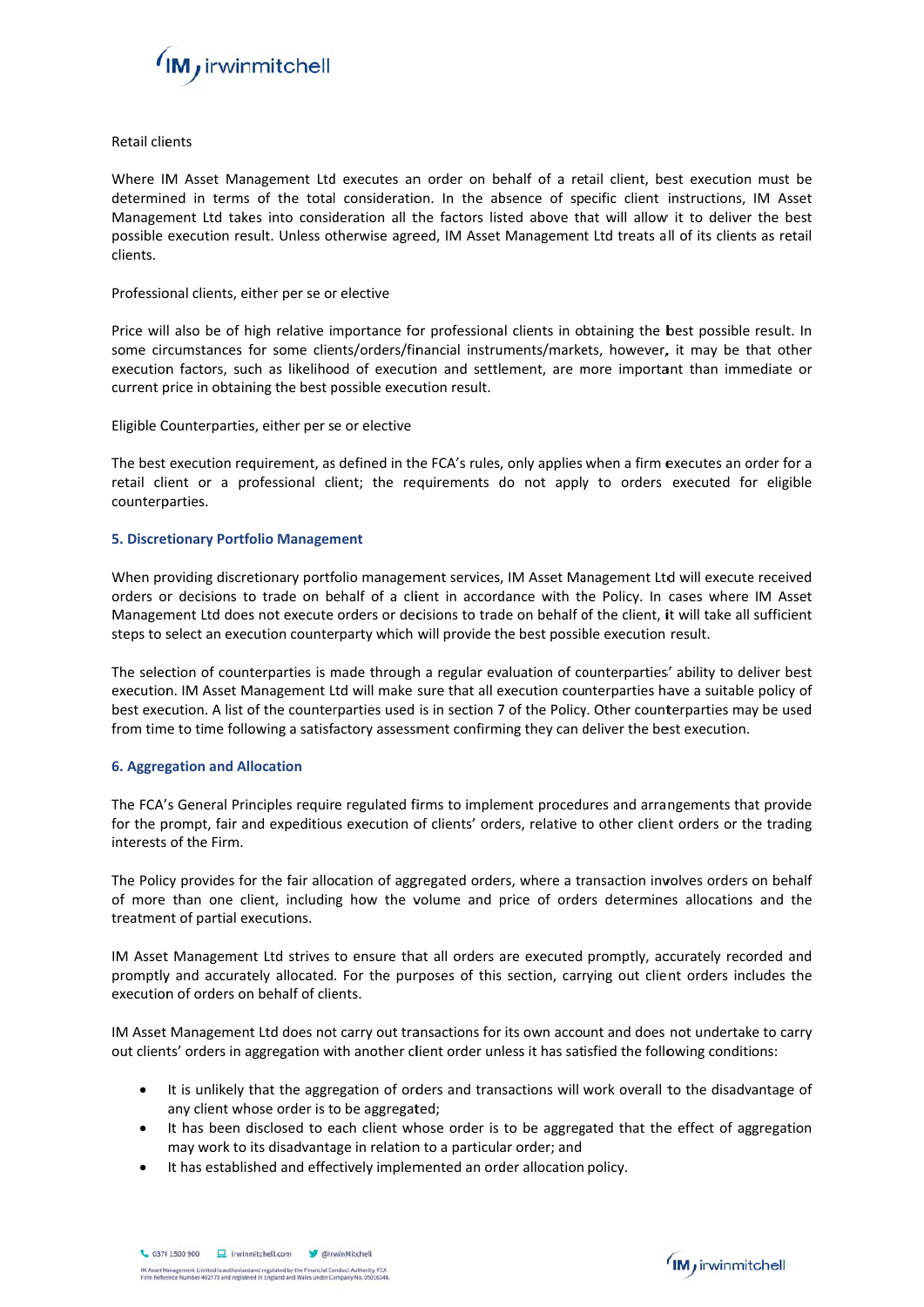

By aggregating client deals, each client may deal at a higher price than if, say, three clients had dealt consecutively (first client at a favorable price, second client at a less favorable price than the first, third client at a less favorable price than the first and second), but the total price paid for clients in aggregate will be to their overall advantage.

It may be the case that increasing the size of a transaction means the price will be higher. The advantage of doing this, however, is certainty of conducting the deal, especially when market prices are moving.

Where IM Asset Management Ltd aggregates a client order with one or more other orders and the aggregated order is partially executed, IM Asset Management Ltd will allocate the related trades on the following basis:

- If an aggregated order is executed in whole, it is divided according to the average price and allocated to clients in full:
- $\bullet$ If an aggregated order can only be executed in part, the part that has been executed will be allocated on a pro rata basis, which means it will be divided in proportion, according to the average price, and allocated across all clients according to each client's original order, subject to minimum allocations.

## **7. Execution Counterparties**

IM Asset Management Ltd will place orders for the following financial instruments through the entities below:

- Investec Bank plc Equities  $\bullet$
- Liberum Capital Limited Equities  $\bullet$
- Shore Capital Stockbrokers Limited Equities and bonds  $\bullet$
- Singer Capital Markets Limited Equities and bonds  $\bullet$
- Calastone Limited Collectives  $\bullet$
- AllFunds Limited Collectives  $\bullet$
- Jane Street Limited Equities and bonds (via ETFs)

IM Asset Management Ltd has reviewed the best execution policies of the above counterparties and details can be provided on request. The use of these counterparties allows IM Asset Management Ltd to meet the overarching best execution requirement.

Having given consideration to the execution factors, IM Asset Management Ltd will select the most appropriate execution counterparty and execute the order accordingly.

Where specific instructions have been issued by the client, IM Asset Management Ltd will implement these instructions as requested by the client and not in accordance with the Policy. In these cases, IM Asset Management Ltd will be deemed to have complied with the best execution requirements to the extent of that instruction.

#### 8. Monitoring and Review of the policies of the Execution Counterparties

IM Asset Management Ltd will monitor the effectiveness of its order execution arrangements and the Policy. It will assess from time to time whether the venues used by the Firm in pricing its transactions allow it to meet its regulatory obligations on a consistent basis or whether there is the need to make changes to its execution arrangements.

The Firm will also review its order execution arrangements and the Policy in respect of material changes in one of the chosen pricing venues or in the execution counterparties that would affect their ability to continue to meet their regulatory obligations. Should there be any material changes to the order execution arrangements or the Policy; IM Asset Management Ltd will notify its clients.

#### 9. Monitoring and review of the Policy